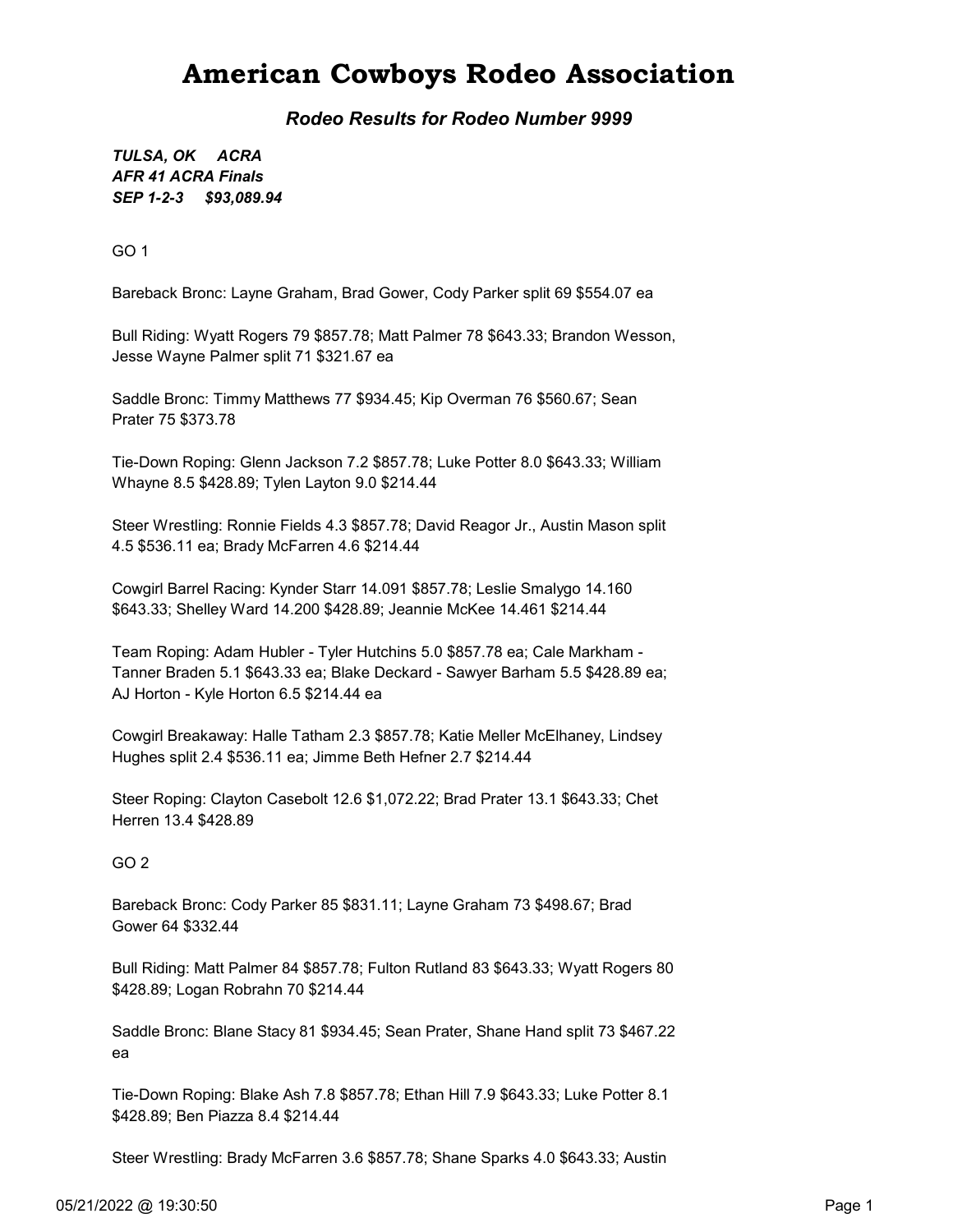# American Cowboys Rodeo Association

### Rodeo Results for Rodeo Number 9999

Mason 4.4 \$428.89; Tanner McElhaney 4.6 \$214.44

Cowgirl Barrel Racing: Leslie Smalygo 13.983 \$857.78; Kendalyn Stueve 14.149 \$643.33; Kelsey Spurlock 14.158 \$428.89; Shannon Olson 14.193 \$214.44

Team Roping: Eric Flurry - Stitches Stanley 4.0 \$857.78 ea; Adam Hubler - Tyler Hutchins 4.6 \$643.33 ea; Brenten Hall - Lane Reeves, Blake Deckard - Sawyer Barham split 5.0 \$321.67 ea

Cowgirl Breakaway: Winter Williams 2.2 \$857.78; Angela Bartley- Chaffin 2.3 \$643.33; Katie Meller McElhaney, Lindsey Hughes, Emma Charleston split 2.5 \$214.44 ea

Steer Roping: Tony Sauter 10.8 \$1,072.22; Chet Herren 11.2 \$643.33; Trenton Johnson 12.5 \$428.89

#### GO 3

Bareback Bronc: Cody Parker 74 \$831.11; Brad Gower, AJ Yocham split 64 \$415.56 ea

Bull Riding: Luke Bradley 86 \$857.78; Dakota Macom, Hayden Harris split 78 \$536.11 ea; Fulton Rutland 74 \$214.44

Saddle Bronc: Sean Prater 80 \$934.45; Travis Gardner, Kip Overman split 77 \$467.22 ea

Tie-Down Roping: Ben Piazza 7.9 \$857.78; Stephen Reagor, Glenn Jackson split 8.4 \$536.11 ea; Jonathan Isaacs 8.7 \$214.44

Steer Wrestling: Brady McFarren 4.2 \$857.78; Travis Burgett, David Reagor Jr. split 4.5 \$536.11 ea; Quinton Inman 4.6 \$214.44

Cowgirl Barrel Racing: Kynder Starr 13.899 \$857.78; Emma Charleston 14.208 \$643.33; Kelsey Spurlock 14.221 \$428.89; Brandy Sams 14.253 \$214.44

Team Roping: Brenten Hall - Lane Reeves 3.6 \$857.78 ea; Eric Flurry - Stitches Stanley 4.3 \$643.33 ea; Brye Crites - Casey Stipes 4.6 \$428.89 ea; Destry Graham - Justin Fox 4.9 \$214.44 ea

Cowgirl Breakaway: Angela Bartley- Chaffin 2.2 \$857.78; Winter Williams 2.5 \$643.33; Cacee Sue Taulman 2.6 \$428.89; Mollie Bassett, Emma Charleston split 2.7 \$107.22 ea

Steer Roping: Brodie Poppino 10.4 \$1,072.22; Kelly Casebolt 10.6 \$643.33; Brad Mohon 12.6 \$428.89